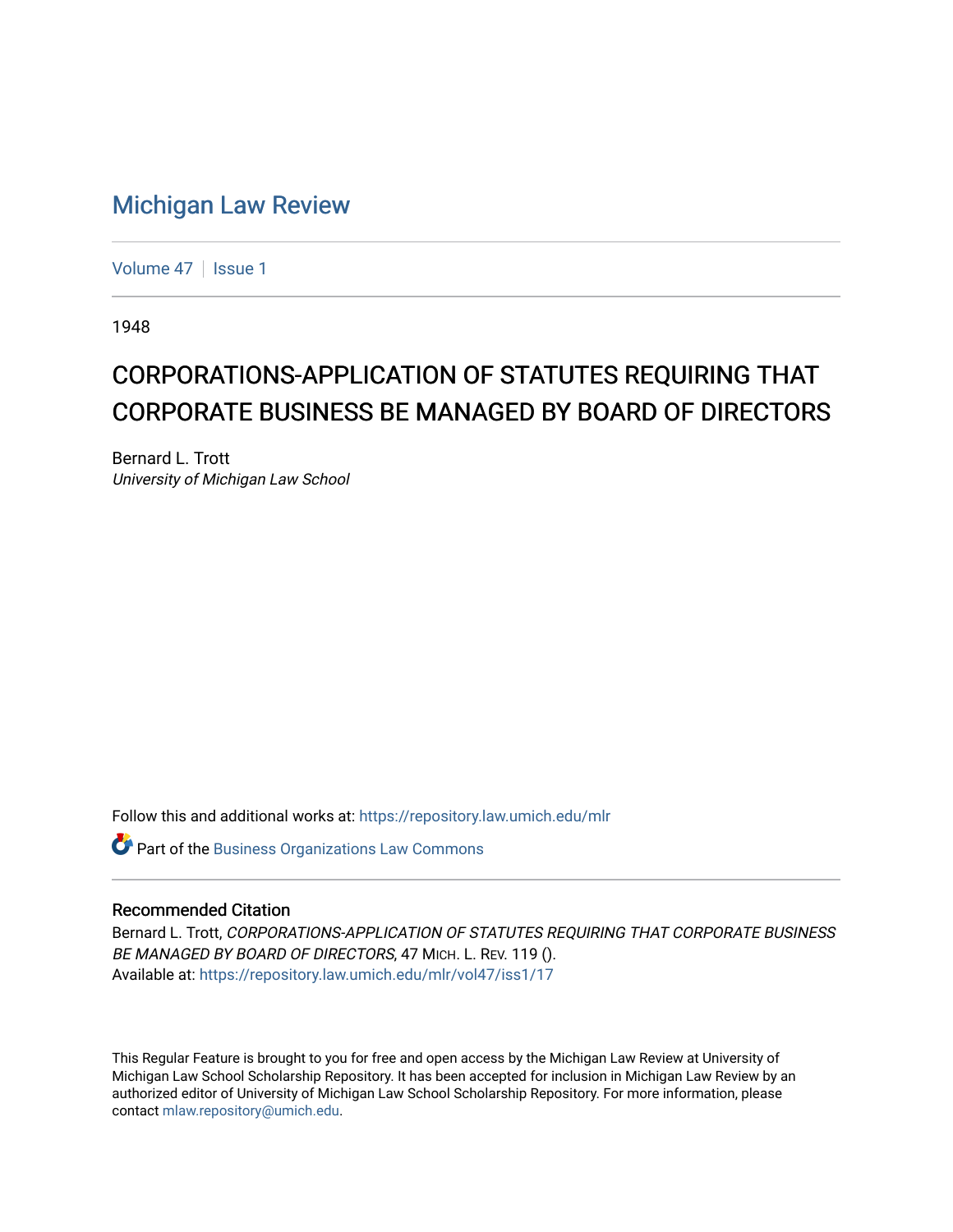CORPORATIONS-APPLICATION OF STATUTES REQUIRING THAT CORPO-RATE BUSINESS BE MANAGED BY BOARD OF DIRECTORS-In 1942,  $X$  corporation and its stockholders entered into an agreement whereby it was stipulated that the management of all theatres leased or operated by the *X* corporation, or any subsidiary thereof, would be placed in the hands of Y corporation, a large stockholder. This power of management was to include supervising and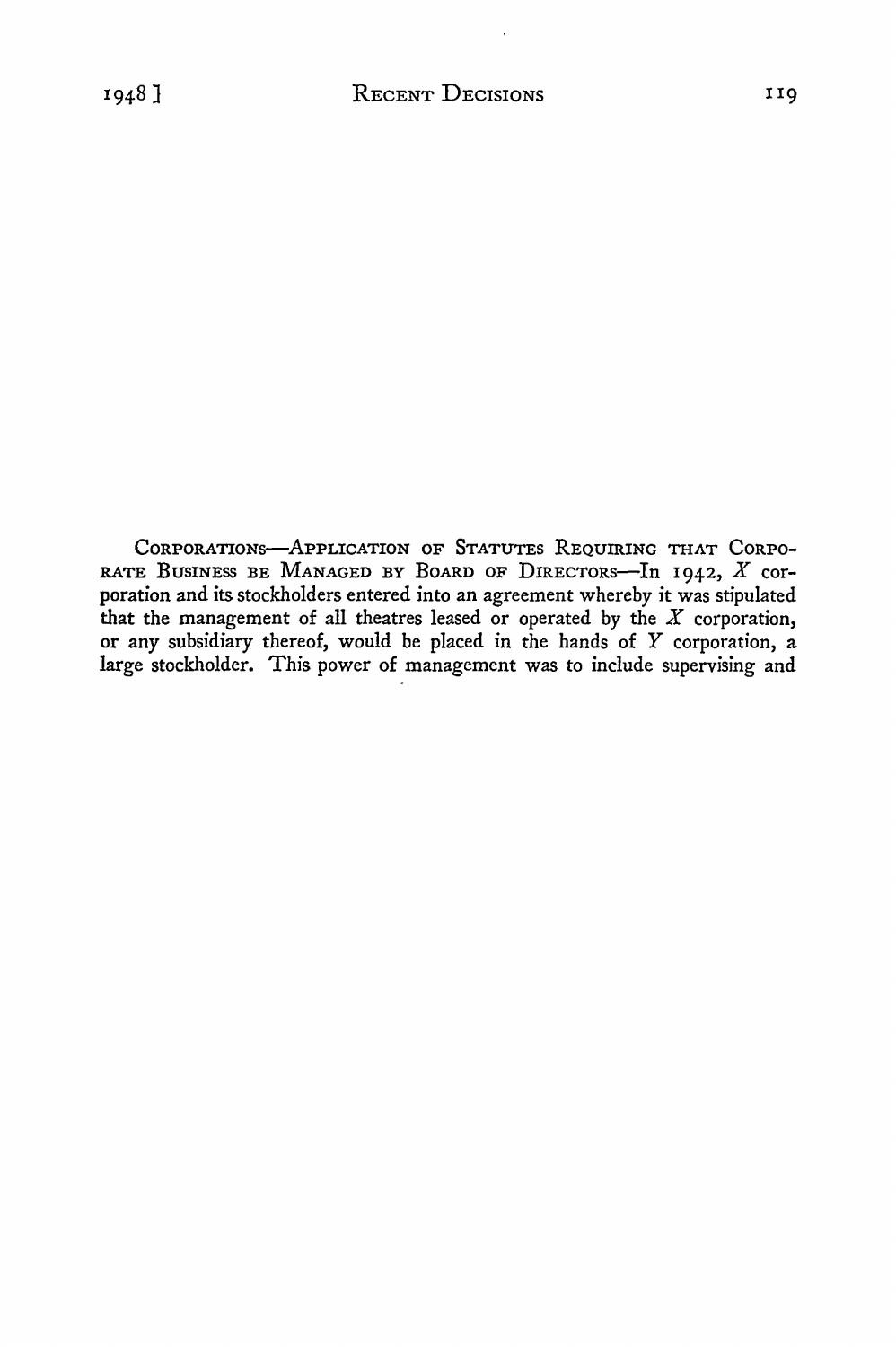directing the buying and booking of all attractions, designating and changing the entertainment policy, hiring and discharging employees, and carrying out "such policies or projects as the Board of Directors of the Tenant or its subsidiaries may approve."<sup>1</sup> This agreement was to be effective for a period of nineteen years and was a renewal of a like contract which had been in force for the preceding twenty years. Plaintiff stockholder instituted this action to enjoin defendant Y corporation from continuing the management of  $X$  corporation's theatres under this contract. The lower court dismissed the case as no actual injury could be shown nor was any fraud alleged. Held, reversed. The agreement violated the New York statute, which provides: "The business of a corporation shall be managed by its board of directors."<sup>2</sup> Long Park, Inc. v. Tren*ton-New Brunswick Theatres Co.,* (N.Y. 1948) 77 N.E. (2d) 633.

The holding of the court in the principal case is in accord with the well established law on the subject, if the court was correct in deciding that the contract deprived the board of directors of all its managerial powers.<sup>8</sup> The trial court concluded, however, that inasmuch as Y corporation, as manager, was to carry out such policies and projects as might be approved by the directors of *X*  corporation , the contract did leave the board with supervisory authority and therefore substantially complied with the statute. Substantial compliance being a relative term it is impossible to declare categorically that either conclusion is the correct one. Suffice it to say that the trial court's conclusion seems reasonable since admittedly all managerial authority need not be exercised by the directors of a corporation.<sup>4</sup> Some authority may be, and usually has to be, delegated to other groups or individuals.<sup>5</sup> Assuming that there is substantial compliance with the statute, then this more significant question arises. Should a working, and apparently desirable, business agreement be held unenforceable because of a slight infringement of the statutory provision that the board of directors shall manage? <sup>6</sup> Here was a business arrangement which was deemed

<sup>1</sup> Principal case at 634. The word "Tenant" in the contract refers to  $X$  corporation.

 $2$  22 N.Y. Consol. Laws (McKinney, 1943) § 27.

<sup>8</sup>BALLANTINE, CoRPORATIONs, § 43 (1946); Manson v. Curtis, 223 N.Y. 313, II9 N.E. 559 (1918); see Anglo-American Land Co., Ltd. v. Lombard, (C.C.A. 8th, 1904) 132 F. 721 at 736, where the court ruled that the mere grant of corporate power implies that the corporation is to exercise its power only through its own officers and agents and not through another corporation. No express statutory prohibition is required.

<sup>4</sup>2 THOMPSON, CORPORATIONS, 3d ed., § 1300 (1927); 22 N.Y. Consol. Laws (McKinney, 1943) § 14, provides that each corporation has the power "to appoint such officers and agents as its business shall require."

<sup>5</sup>2 THOMPSON, CoRPORATIONs, 3d ed., § 1303 (1927). See Jones v. Williams, 139 Mo. 1 at 25, 40 S.W. 353 (1897), where the court said, "directors have the power, without statutory authority, to delegate to officers, agents or executive committees the power to transact, not only-ordinary and routine business, but business requiring the highest degree of judgment and discretion."

<sup>6</sup> See Schneider v. Greater M. & S. Circuit Inc., 144 Misc. 534 at 540, 259 N.Y. S. 319 (1932), where in a similar situation an outsider took over management of all of a corporation's theatres, ostensibly under a lease. In dismissing the case the court said, "... also weighing against plaintiff's right to relief is the significant fact